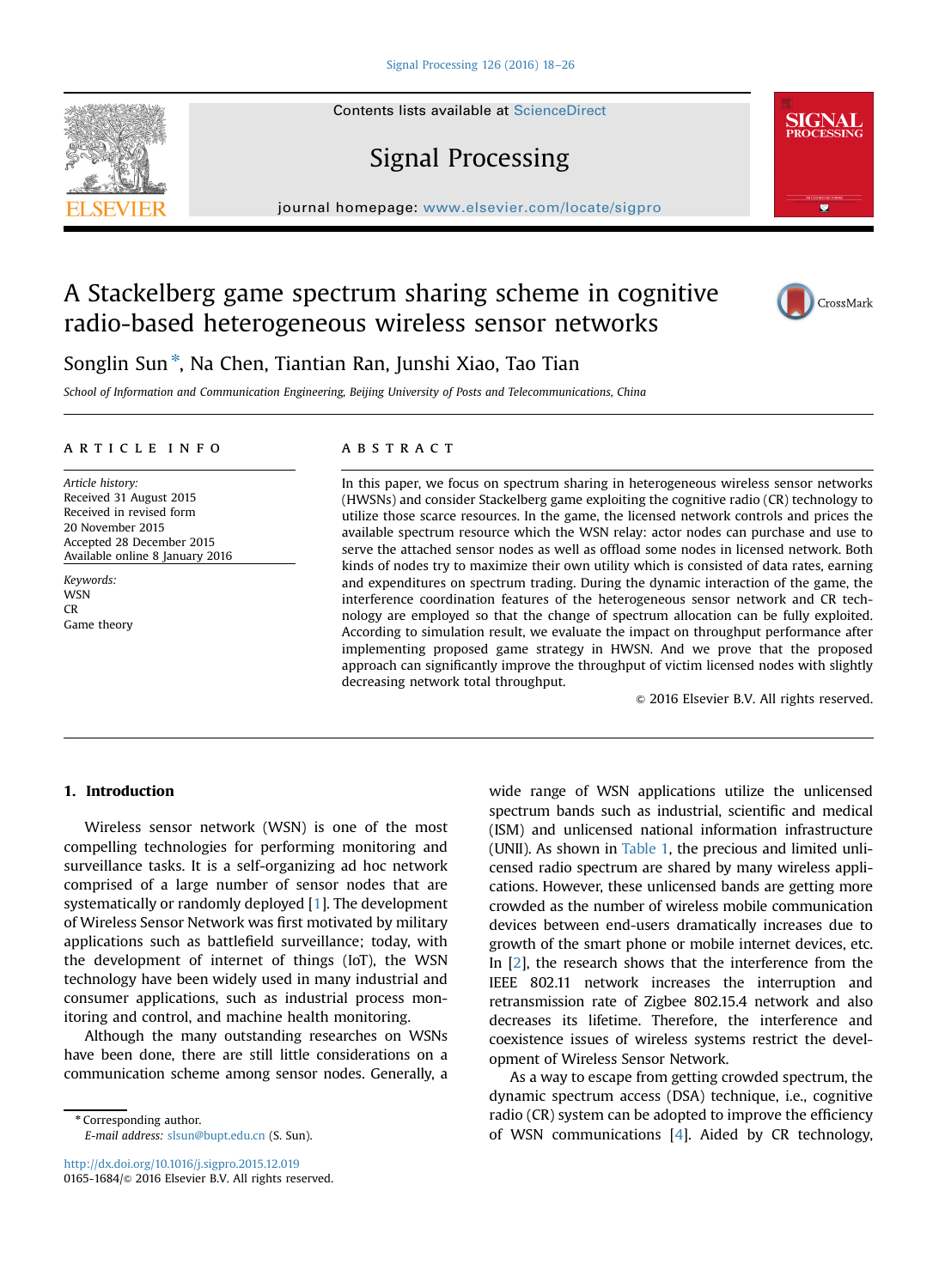| r |
|---|
| I |

| Sensor node platforms           | Radio chip                                | Operating bands | Overlapping wireless systems                                                                                |
|---------------------------------|-------------------------------------------|-----------------|-------------------------------------------------------------------------------------------------------------|
| Bean, BTnode, Mica2             | Chipcon (TI Norway)<br>CC1000             |                 | 315, 433, 868, 915 MHz Fixed, mobile, amateur, satellite, radiolocation, broadcasting,<br>telemetry, ZigBee |
| IMote, MicaZ, SenseNode,<br>XYZ | Chipcon (TI Norway)<br>CC <sub>2420</sub> | 2.4 GHz         | Fixed, mobile, amateur radio as secondary, 802.11b/g/n, tele-<br>metry, Bluetooth, ZigBee                   |
| Mica, weC                       | RF Monolithics TR1000                     | 916.3916.7 MHz  | Fixed, mobile, broadcasting, telemetry, ZigBee                                                              |
| <b>ANT</b>                      | Nordic nRF24AP1                           | 2.4 GHz         | Fixed, mobile, amateur radio as secondary, telemetry, 802.11b/g/<br>n, Bluetooth, ZigBee                    |
| <b>Iris</b>                     | Atmel AT86RF230                           | $2.4$ GHz       | Fixed, mobile, amateur radio as secondary, telemetry, 802.11b/g/<br>n, Bluetooth, ZigBee                    |

Table 1 Operating spectrum bands of commercial WSN transceivers and overlapping wireless systems [3].

cognitive radio sensor network (CRSN) is recognized as a promising architecture whose spectrum efficiency and self-adaptive ability is further improved than traditional wireless sensor network (WSN), although the explicit algorithm is an open issue and attracts lots of academic study. In this paper, we will propose a Game Theory based spectrum sharing algorithm exploiting CR technology for WSN. By dynamically changing the strategies in bandwidth selling and purchasing as well as user offloading, the equilibrium of the game can be achieved and both licensed network and HWSN can profit.

In CRSN, dynamic spectrum sharing is a challenging problem due to the requirement of peaceful coexistence of both licensed and unlicensed users as well as the wide range of available radio spectrum. In the context of cognitive technology, tools such as artificial learning algorithms provide a viable approach, especially the unsupervised learning algorithms such as Games Theory ([5,6] etc.).

In this paper, the system we shall considered consists of one licensed network and a number of Heterogeneous CRSN relays: actor nodes. Each actor node have the ability of spectrum sensing, it can catch the changes of the licensed user spectrum environment and adjust its working frequency to a free licensed band and serve its own network.

In previous works, static games, such as Bertrand game, are employed to address the spectrum sharing issue in CR networks [7]. These games often assume that the players act simultaneously according to some complex strategies for optimizing the setting of various resources of the network. However, with respect to CRSN, cognitive base station can communicate with CRSN actor nodes and thus the topology matches a hierarchical game with the licensed network being leader and the CRSN actor nodes being the followers. With this understanding, the dynamic game is introduced to address this kind of problem  $(8,9)$  etc.), but there are only a few attempts to optimize the spectrum sharing between licensed network and CRSN.

For the above scenarios, we formulated a Stackelberg game where licensed network is the leader followed by a number of non-cooperative CRSN actor nodes. In our game, the licensed user impose a price on the shared frequency band and the CRSN nodes have to buy the band to serve their own networks. The more bandwidth the node demands, the higher expenditure node has to pay. Meanwhile, the base station sets up the initial spectrum hole ratio and the actor nodes can make bandwidth purchasing decision based on it, and decide the number of

licensed nodes to offload, and then the licensed network performs a backward induction and so on. As the dynamic game continues, equilibrium can be achieved with the optimal parameters.The introduction of the Stackelberg game enables the licensed network and actor nodes act dynamically and intelligently to handle the frequency allocation issue, and makes the underlying HWSN work in a self-organized fashion.

Our work introduces WSN relay: actor node in system model, which becomes a follower of base station in licensed network. We consider a Heterogeneous and Hierarchical CRSN architecture, to make the overall licensed network throughput achieve its maximal, the spectrum sharing mechanism between licensed network and CRSN need to be optimized. This mechanism of encouragement is formulated by the Stackelberg game, where the base station, the radio resource controller of a licensed network, will take the lead and the actor node will follow with correspondent strategies. The Stackelberg game based spectrum sharing strategy can help the system achieve better leader–follower excitation and significantly improve the throughput of victim nodes.

The rest of this paper is organized as follows. Two important concept of Cognitive radio techniques are briefly introduced in Section 2 and the system model is described in Section 3. The spectrum sharing problem is solved in Section 4 by use of Stackelberg game with deduction of the utility functions and the solution of backward induction process. In Section 5, Numerical results are shown with evaluation the performance of the proposed scheme, and the final conclusions are drawn in Section 6.

#### 2. Related background

In this section, we will briefly introduce two important concepts in CR technology: Spectrum sensing and Cognitive cycle. With the help of these two concepts, the traditional wireless sensor networks become more efficient and intelligent in communication.

#### 2.1. Spectrum sensing

Spectrum sensing is one of the major functionalities in CR technology. It is also one of the main differences that distinguish CRSNs from traditional WSNs. The major aim of spectrum sensing is to detect the white space in licensed